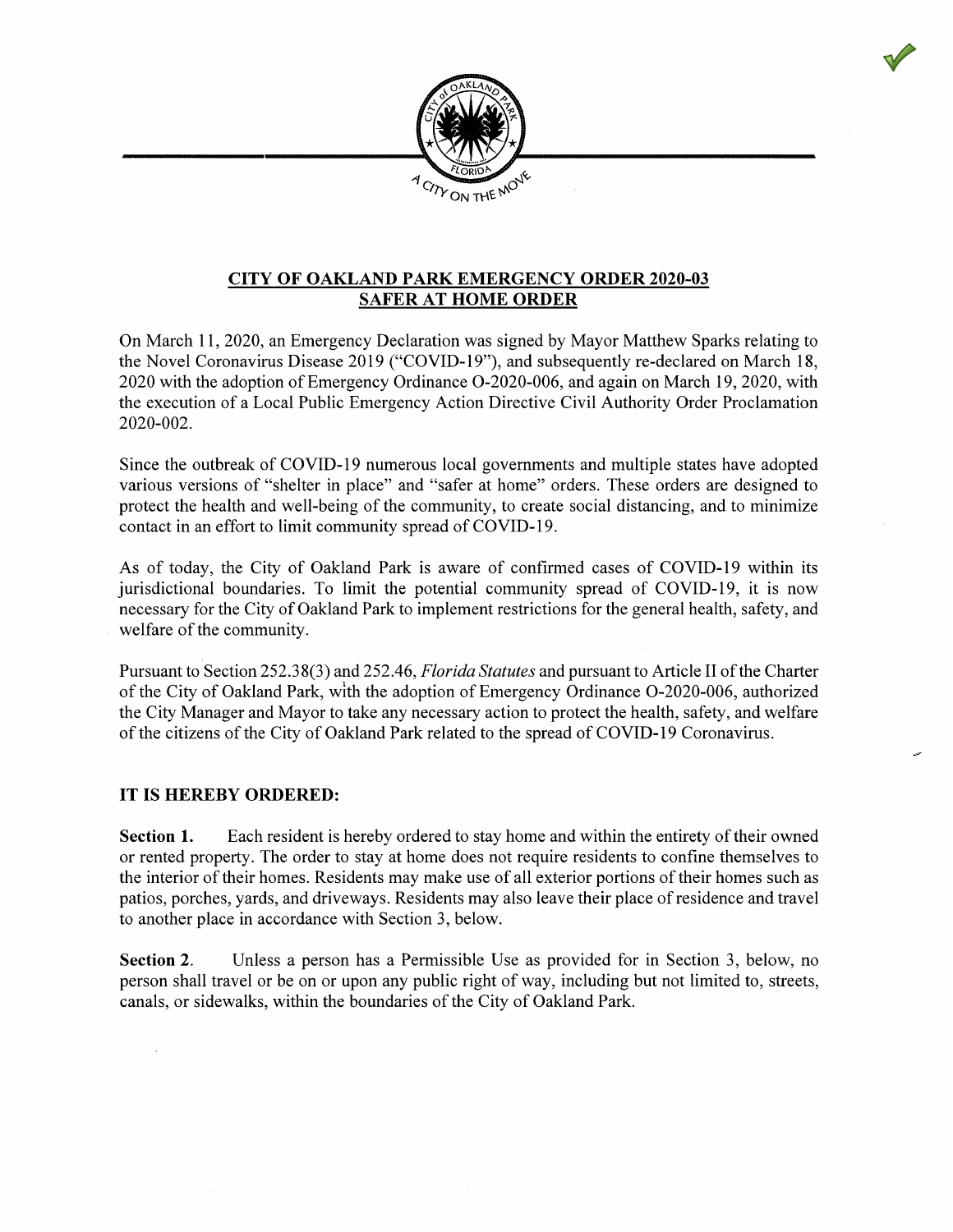Section 3. Permissible Use. Notwithstanding Section 1 and 2, all residents and visitors in the City may lawfully engage in the following activities:

- (1) Essential Businesses. Residents and visitors may engage in travel to Essential Businesses and provide minimum basic operations to non-essential businesses as identified in Broward County Emergency Orders 20-01 and 20-02, as further refined in Broward County Emergency Order 20-03; and as may be amended or extended. For clarity, businesses may also continue operations consisting exclusively of employees or contractors performing activities at their own residences (i.e., working contractors performing activities at the intervention residences (i.e., working from home).
- $(2)$  Emergency Assistance. Residents and visitors may engage in travel and similar activities to  $\epsilon$ activities to obtain assistance from law enforcement, fire-rescue, or other emergency services.
- (3) Personal Support Activities. Residents and visitors may travel to and from their homes to care for or support a friend, companion, family member, pet or livestock, support groups, or vulnerable persons.
- (4) Work in Support of Essential Businesses. Residents and visitors in the City may continue to perform work for and in support of businesses authorized to be open to the public in accordance with Broward County Emergency Order 20-01, 20-02, and 20-03, and any local government, the State government, or the Federal government.  $\epsilon$   $\approx$   $\epsilon$   $\approx$   $\epsilon$
- $(5)$  **Outdoor Recreational Activities.** In areas not otherwise closed by a separate Emergency or Executive Order, residents may engage in outdoor activity and recreation while staying six (6) feet apart from another person or group of people, and so as long as residents are in compliance with size of public gatherings as defined in Section 7 below.
- $(6)$  Religious Activities. Residents and visitors may travel to and from places of worship. Places of worship must comply with Social Distancing Requirements as defined in Section 4 below, to the greatest extent feasible and the size of public gatherings as defined in Section 7 below. Places of worship are encouraged to livestream their services in lieu of in-person gatherings.
- (7) Government Employees and Emergency Personnel. All first responders, gang and crisis intervention workers, public health workers, emergency management personnel, emergency dispatchers, law enforcement personnel and related contractors, persons working for emergency service providers, and government employees performing work in the course and scope of their employment are the categorically exempt from this Order.<br>
(8) **Public Transit.** Public transit may be
- Public Transit. Public transit may be used for the above listed activities. People riding on public transit must comply with Social Distancing Requirements as defined in Section 4 below, to the greatest extent feasible.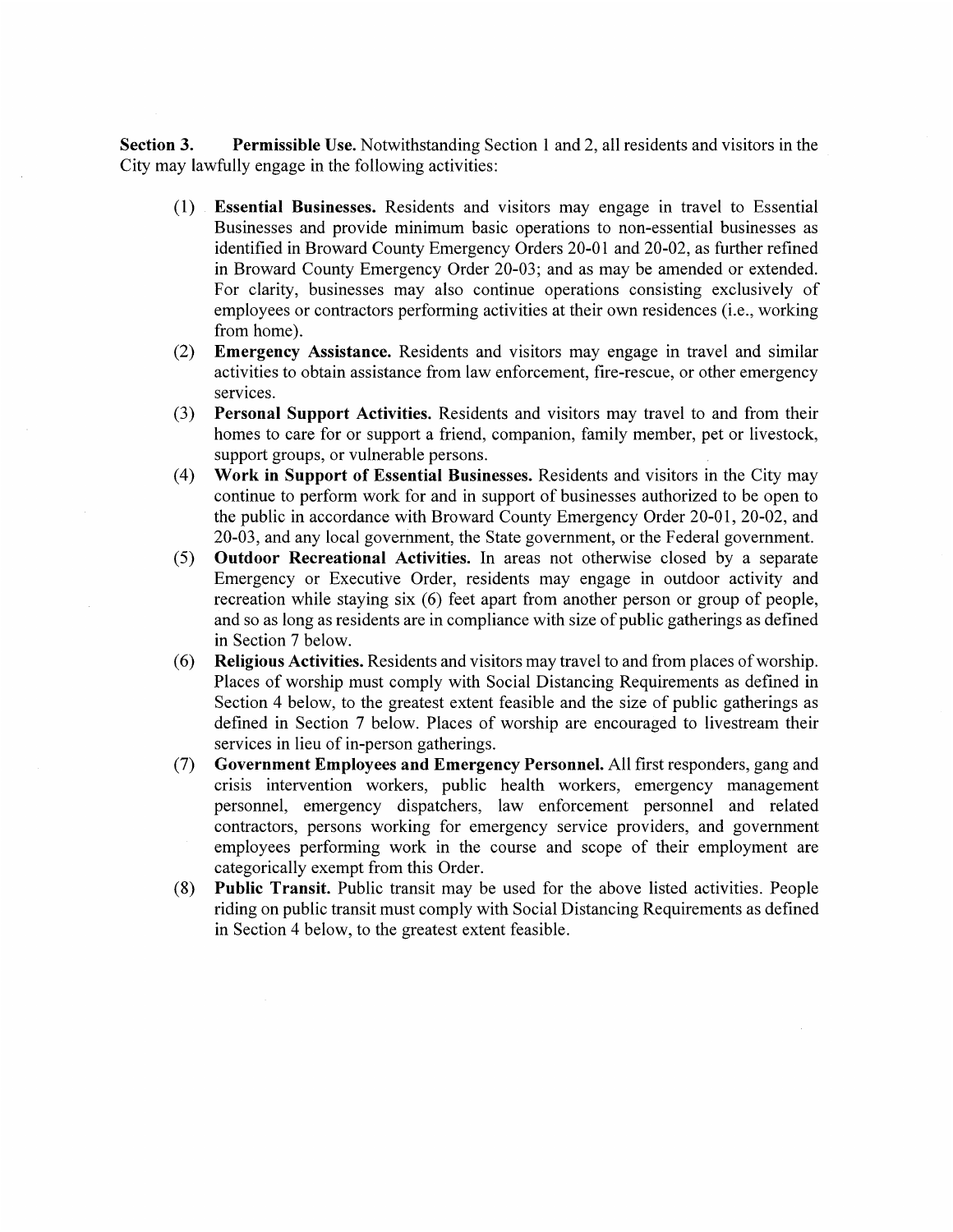## Section 4. Social Distancing Requirements. A person in a public space shall:

- (1) Practice social distancing by staying at least 6 feet away whenever practicable from another person, excluding immediate family members, caretakers or, household members:
- (2) Cover all coughs and sncezes with their elbow or tissue;
- (3) Not shake hands;
- (4) Not enter any public place if the person exhibits any flu or COVID-19 like symptoms and/or has a fever over 99.9 degrees Fahrenheit unless that person is traveling to or from a hospital, doctor's office, urgent care, walk-in clinic, or pharmacy;<br>(5) If a person is exhibiting flu or COVID-19 like symptoms or has a fever
- If a person is exhibiting flu or COVID-19 like symptoms or has a fever over 99.9 degrees Fahrenheit and is seeking medical treatment, the person shall first contact their medical provider by phone before appearing at the medical provider's office; provider by phone before and medical provider and medical provider  $\mathbf{r}$  and  $\mathbf{r}$ 
	- (6) If a person is exhibiting flu or COVID-19 like symptoms or has a fever over  $99.9$ degrees Fahrenheit and requires a prescription or a refill thereof and the pharmacy has a drive-thru window and/or delivery service, that person shall utilize the drive-<br>thru window and/or delivery service to receive their medication.

Section 5. Essential Businesses Employee Screening. For those businesses deemed to be an Essential Business, as set forth above, these facilities shall implement employee screening and prohibit any employee from entering the premises if they affirmatively answer any of the below questions, as recommended by the Center for Disease Control and Prevention (CDC):

- $(1)$  Have you returned from international travel (anywhere outside the United States) or been on a cruise within the last 14 days?
- $(2)$  Have you been in contact with anyone who has returned from international travel or been on a cruise within the last 14 days?<br>(3) Have you been in any gathering of 50 per
- Have you been in any gathering of 50 people or more in the last 14 days?
- (4) Have you traveled through any airport within the past 14 days?
- $(5)$  Have you traveled to any area known to have high numbers of positive cases of COVID-19, including but not limited to California, Washington, New Jersey, New York, Connecticut, Massachusetts, or Washington D.C. within the past 14 days?<br>(6) Have you experienced signs or symptoms of COVID-19, such as fever over 9
- Have you experienced signs or symptoms of COVID-19, such as fever over 99.9 degrees Fahrenheit, cough or shortness of breath?

Section 6. Essential Businesses Cleaning Protocols. For those businesses deemed to be an Essential Business, as set forth above, these facilities must make every effort to:

- (1) Provide disinfectant wipes or equivalent for shopping carts and baskets or disinfect shopping carts and shopping carts and baskets after each use.
- (2) Disinfect hourly, at a minimum all check out areas, including but not limited to, conveyor belts, cash registers, and credit card areas.
- (3) Disinfect after closing or before opening all areas of the business that customers may touch or come into
- (4) Require employees or independent contractors present to wash and/or disinfect their hands at least once per hour.